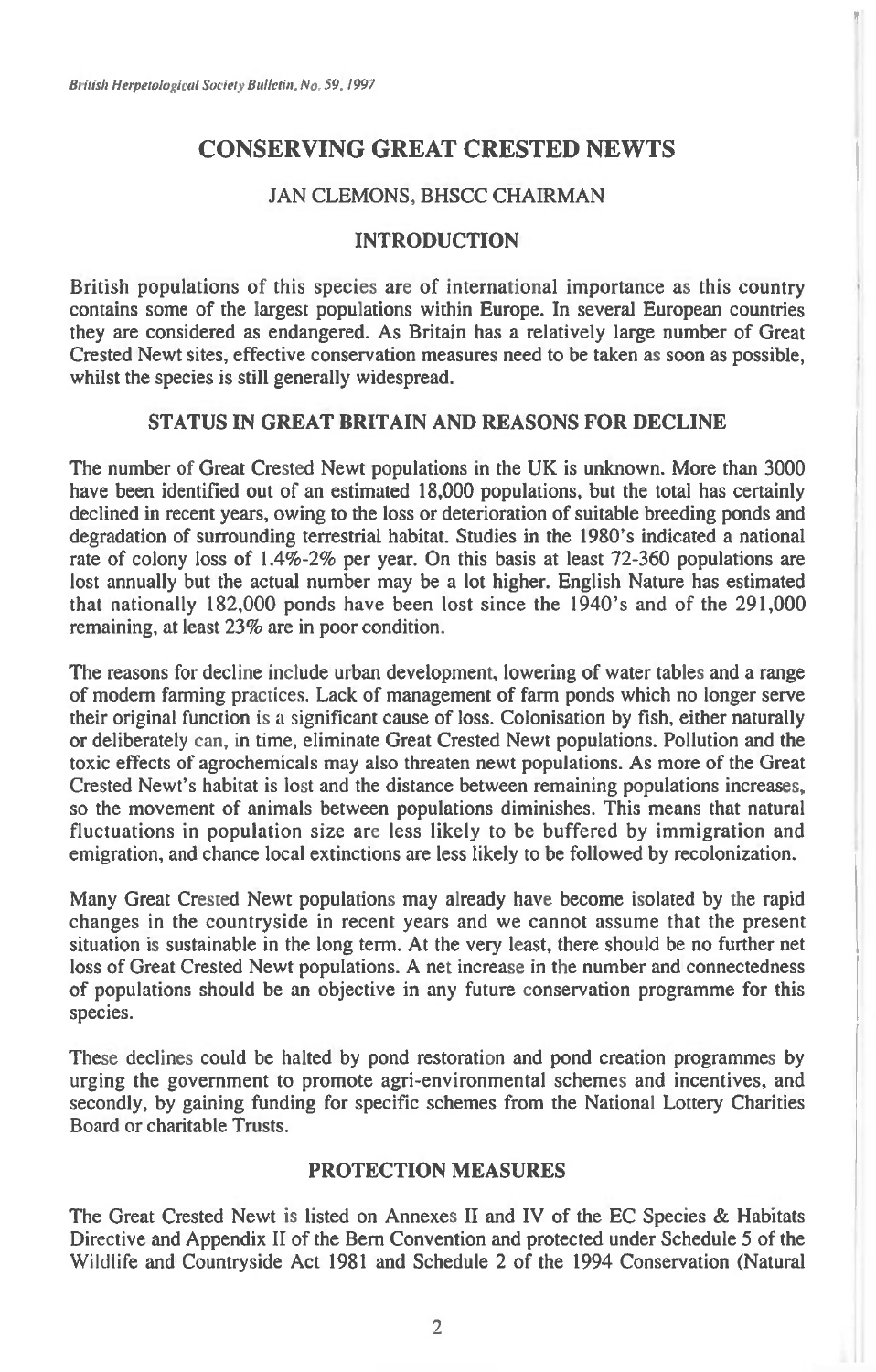Habitats, etc) Regulations (1994). This legislation makes it an offence to kill, injure or take the species or to damage or destroy their habitat.

Under the terms of the EC Habitats directive Special Areas of Conservation (SACs) must be designated for the Crested Newt, which will be selected from the most important Sites of Special Scientific Interest (SSSIs) for the species. SAC protection will only be afforded to a few exceptional populations on the basis of population density and geographical rarity, however. As a protected species, the Crested Newt and its habitat must be taken into account by planning authorities when considering planning applications under the DoE Planning Policy Guidance: Nature Conservation (PPG9). Such strong guidance further strengthens the status of the Crested Newt, especially in a local context.

Despite this degree of protection, there are several current cases where Great Crested Newt colonies are threatened by legal development. Often this is due to inadequate environmental assessment at the planning stage. While such cases attract attention, there may be other instances where damage is done as a consequence of actions that require no planning permission, largely through ignorance either of the presence of newts or their protected status.

### **SITE THREATS**

#### **a) Mitigation**

If a Great Crested Newt site is threatened, the first priority is site safeguard and *in-situ*  conservation but this requires prior knowledge of the locations of Great Crested Newt colonies. Often the presence of the species is not known before the planning processes are beyond the point of no return. In which case, the next priority will need to be the negotiation of suitable mitigation. Adequate habitat should be retained or provided within the development as a condition of the planning application and sufficient time must be made available for habitat enhancement or creation and to rescue the animals. Suitability and accessibility of the terrestrial habitat, buffer zones and wildlife corridors, such as hedgerows and ditches, will need to be considered.

### **b) Translocation**

Rescues of Great Crested Newts from threatened sites, followed by translocation elsewhere, is the last resort and must be fully documented and monitored for several years. Methodologies that enable us to establish the sustainability of the translocated populations should be employed in order to assess the success or failure of the translocation. Management of the receptor site, with suitable modifications if needed, is an important requirement for any translocation programme.

On the other hand it could be argued that introductions from local donor populations, that can spare eggs or individuals, to newly created or restored ponds, could re-establish the species or increase its range in some areas. Such conservation translocation programmes could help to achieve the 'no net loss of sites' target for the Crested Newt. Certain precautions would need to be taken so that no disease or invasive water plants are inadvertently transferred.

### **RESPONDING TO THE PROBLEM**

What action can be done to offset the decline of the Great Crested Newt in Britain and maintain the species' range and distribution? The Government have produced an outline action plan for the Great Crested Newt which is a step in the right direction, but how this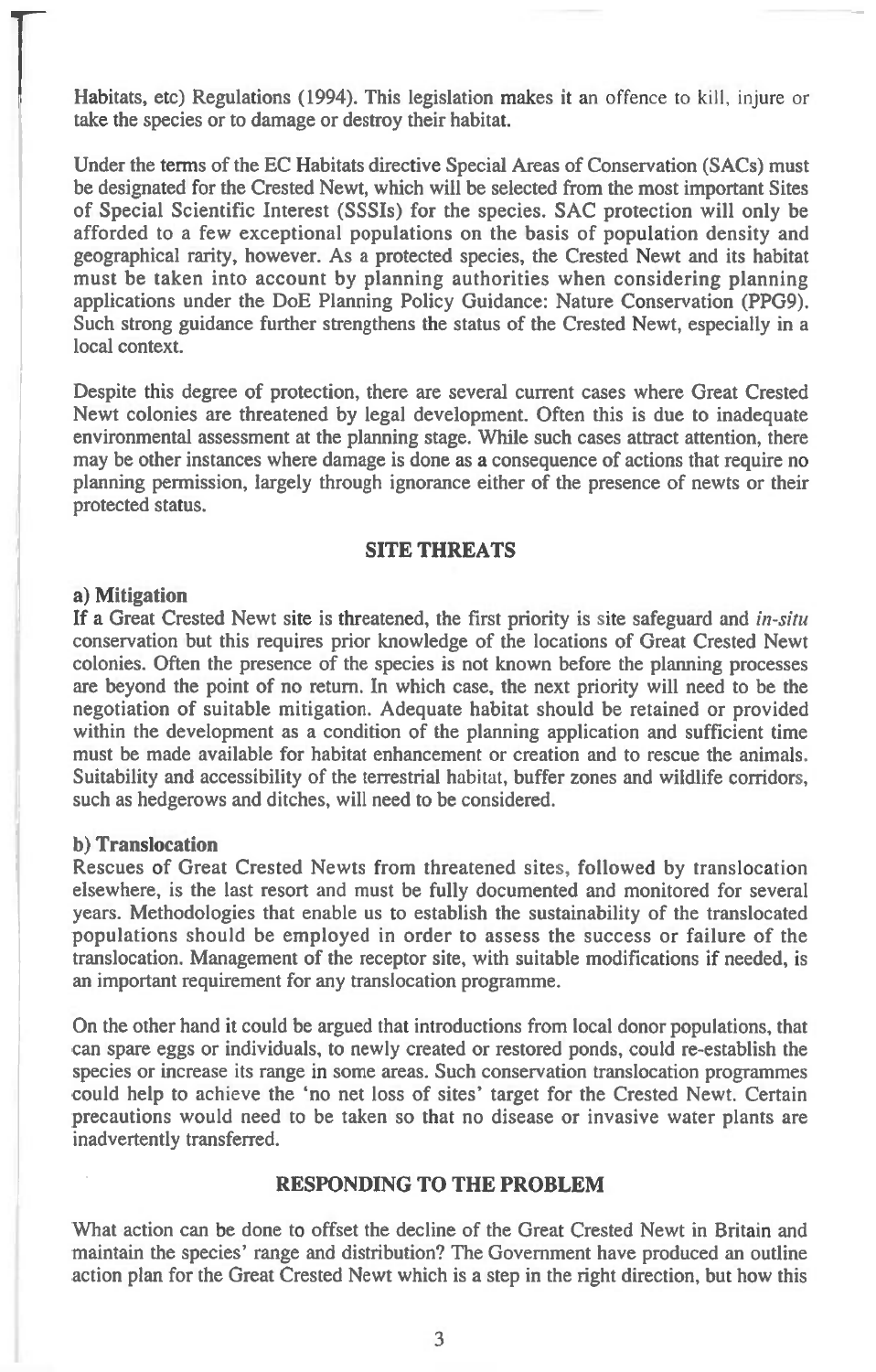will be actually achieved and funded is not certain. To take this a step further, any Crested Newt action plan will need to involve working partnerships between the voluntary and statutory conservation organisations at both a national and local level. Local Amphibian and Reptile groups or recorders could get involved with local Biodiversity Action Plans and Local Agenda 21 projects, for example in the national recovery of the Great Crested Newt, which will be best achieved through many local programmes. Local databases containing information on known breeding sites on a county basis, sensitivity maps, conservation plans could be built. This would ensure that the actual and likely distribution of Great Crested Newts is known to the planning authorities. Local surveys could be carried out where information is inadequate and pond creation and habitat restoration schemes could be implemented to offset local losses. Survey programmes should, firstly, aim to survey 30% of the estimated sites within five years and secondly, be targeted towards those areas where the species is poorly surveyed. These programmes need to be put into place as soon as possible. Designation of the most important sites as SSSI or SINC (Sites important for Nature Conservation) in each local authority region should be undertaken, together with positive management programmes for each site.

Why should we be worried about conserving Great Crested Newts when they are so relatively widespread? The signs indicate that this may not always be the case and it is possible that in the future the Crested Newt could join the Natterjack Toad, Sand Lizard and Smooth Snake on the UK endangered species list. By taking action now, we can make sure that the Great Crested Newt will not only be found in a relatively few places in Britain but will continue to be well known the length and breadth of the country.

# **ACKNOWLEDGEMENTS**

I am grateful for the advice and helpful comments from the following BHSCC members and advisors on this paper: J. Buckley, Clive Cummins, T Gent, Richard Griffiths and Mary Swan.

### **BRITISH HERPETOLOGICAL SOCIETY POLICY ON THE CONSERVATION OF THE GREAT CRESTED NEWT** *(Triturus cristatus)* **IN GREAT BRITAIN**

- 1. The British Herpetological Society (BHS) considers the Great Crested Newt to be a vulnerable and declining species and will support and promote the conservation of the species.
- 2. The BHS supports the UK and European legislation and contends that it should be more effectively enforced.
- 3 The BHS asserts that further loss of Great Crested Newt populations should be prevented and every opportunity should be taken to increase the number of breeding sites.
- 4. Where breeding sites are threatened, BHS advocates that existing populations be accommodated and conserved *in situ.*
- 5. Where site destruction is unavoidable mitigation measures to maintain the status of the Great Crested Newt in the immediate locality should be undertaken. The outcomes of these measures must be monitored in order that techniques can be improved and/or revised in the light of experience.